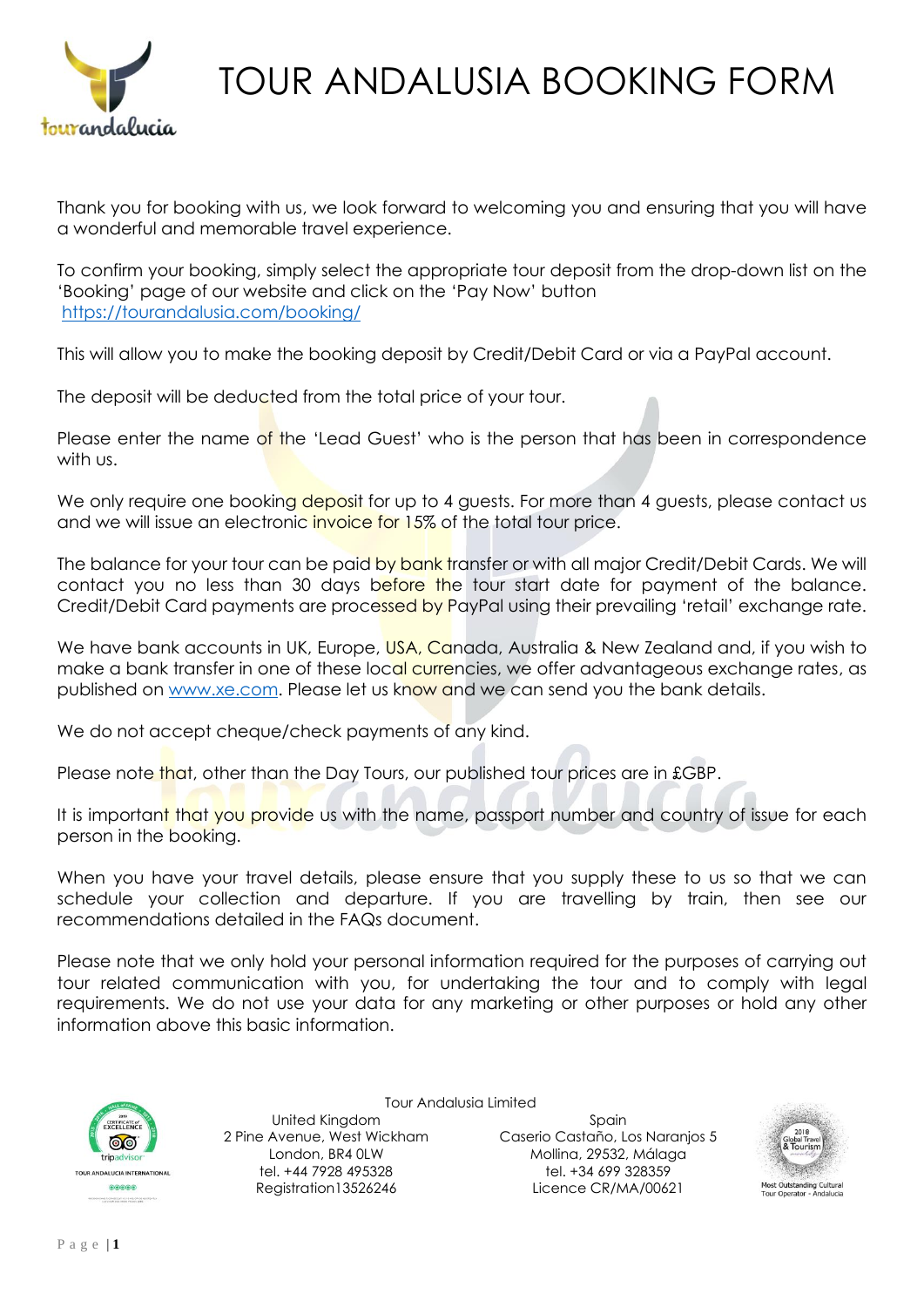

If possible, please ensure you supply us with a contact telephone number you will have whilst travelling.

## **MEETING POINTS**

### **Málaga Airport**

We will meet you at the entrance to the 'Airport Train Station', since this is the location of the entrance to the 'Preferente' Car Park, which is the closest car park to the Arrivals Hall and where our tour vehicle will be parked. When you arrive at the main Arrivals Hall, follow the signs to the Train Station. The Train Station is located outside and very close by.

### **Málaga Train Station**

Málaga Maria Zambrano – meet us beneath the clock on the Arrival/Departure Information Display Board for Platforms  $1 - 8$  in the main concourse. As you enter the concourse from the platform, you will walk underneath the information board.

#### **Antequera Train Station**

'Santa Ana'– meet us in the main station hall as you enter from the platforms.

### **Central Málaga**

Our meeting point is at the entrance to the Málaga Pompidou Centre, which is located opposite the Hard Rock Café in the new Marina. If you are staying in a local hotel, you take a taxi to here.

At all of the meeting points, our Tour Leader will be holding a 'TOUR ANDALUCIA' sign.

We have an outstanding record of punctuality for meeting our guests, but if we are delayed for any reason, or if you arrive early, do not be concerned. We WILL arrive as soon as we can. Just relax and stay at the meeting point.

Our telephone contact numbers are listed below, please do not hesitate to call them for any reason, the main contacts being Gary or James.

| Contact | <b>Telephone</b>  |  |  |
|---------|-------------------|--|--|
| Gary    | (+34) 699 328 359 |  |  |
| James   | (+34) 659 860 900 |  |  |
| Alex    | (+34) 722 497 113 |  |  |
| Rob     | (+34) 679 878 239 |  |  |

We advise that you print out this document and bring with you.

If you are bringing a mobile/cell phone with you then please activate International 'Call Roaming' before you travel and supply the number to us including the country code.



Tour Andalusia Limited United Kingdom 2 Pine Avenue, West Wickham London, BR4 0LW tel. +44 7928 495328 Registration13526246

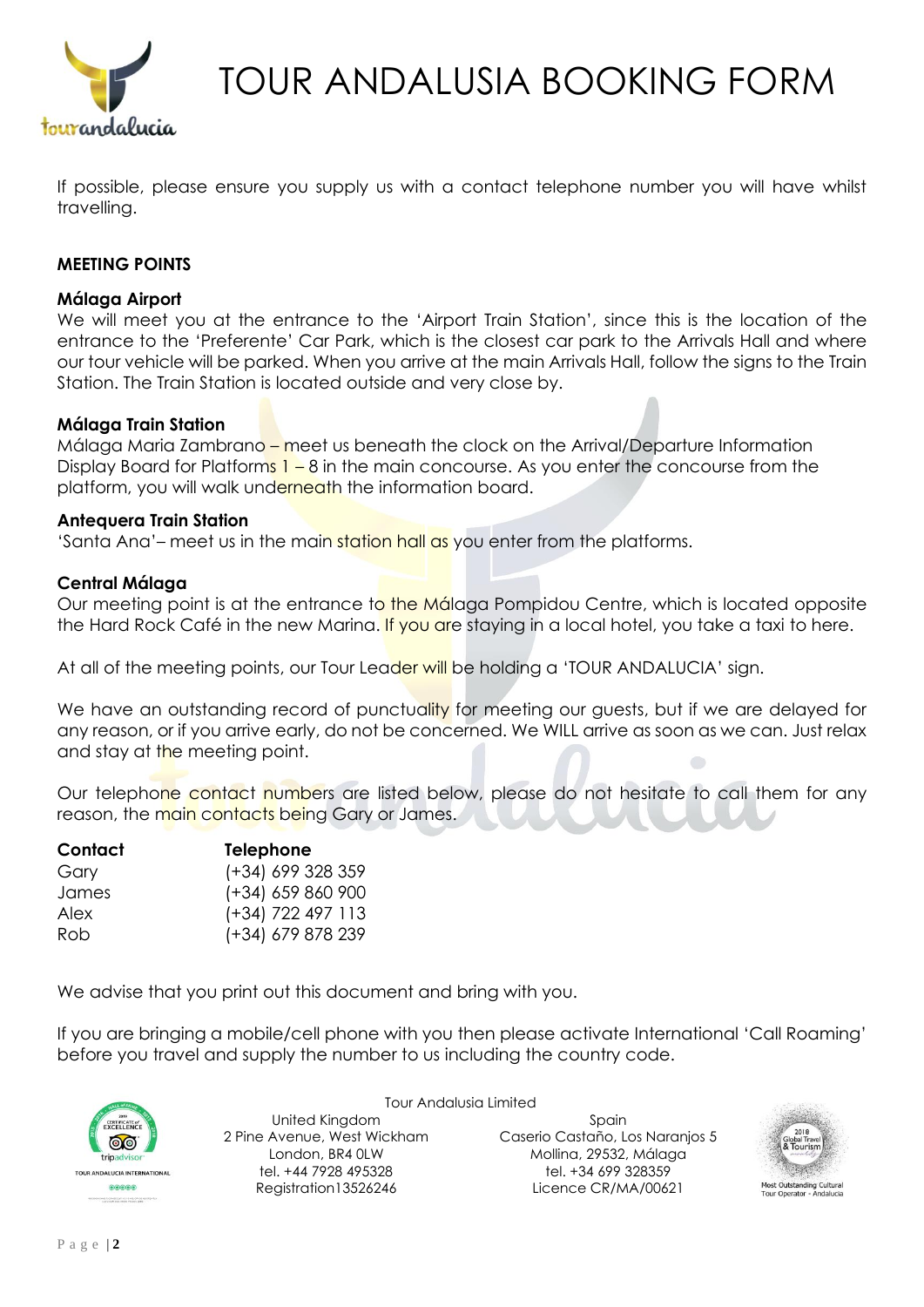

You do not need to activate 'Data Roaming'. Data Roaming charges are high and you can always use your phone to access the internet or email from the free WiFi in many locations.

If you have any queries, please do not hesitate to contact us.





Tour Andalusia Limited

United Kingdom 2 Pine Avenue, West Wickham London, BR4 0LW tel. +44 7928 495328 Registration13526246

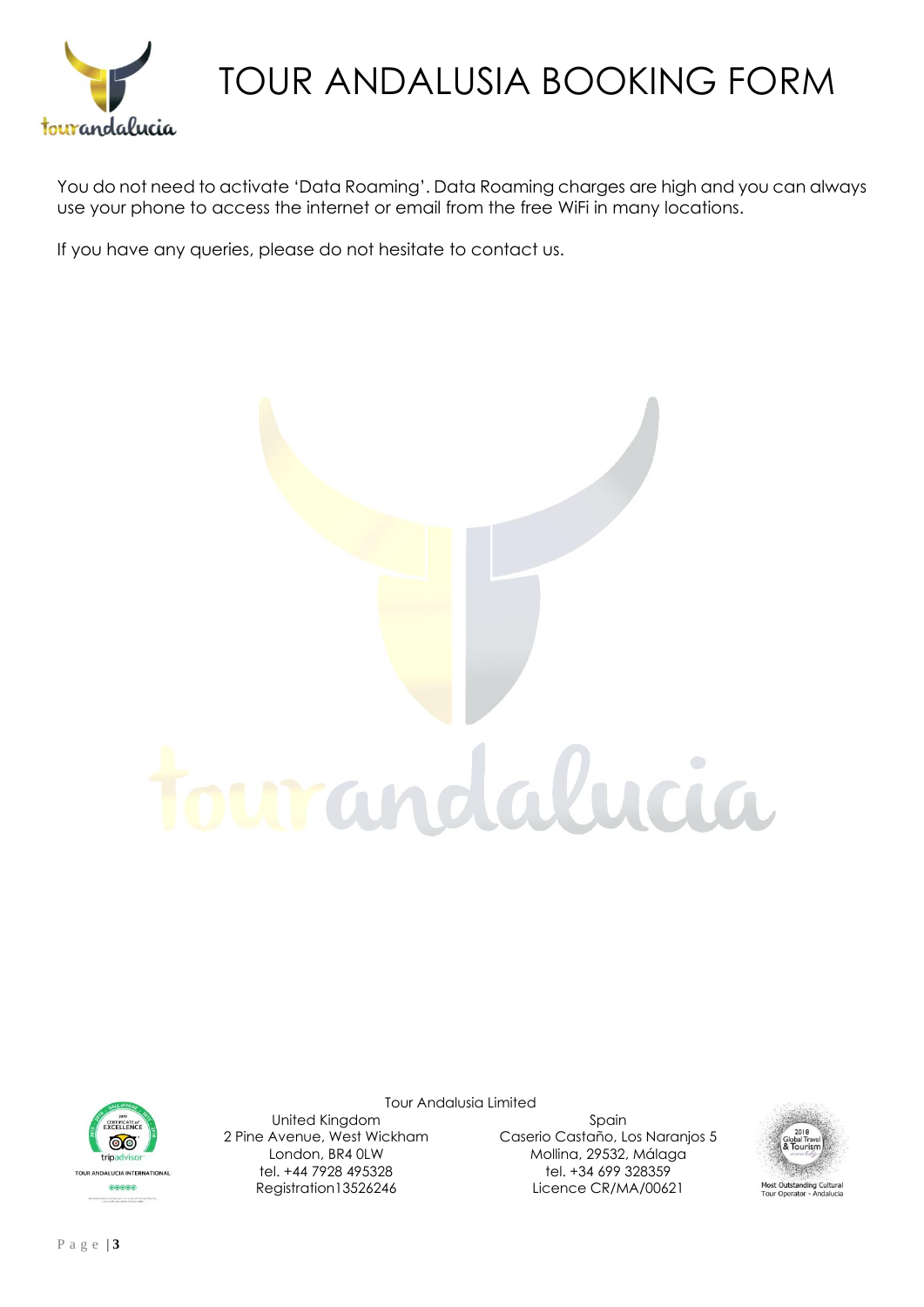

## **BOOKING FORM**

,

If possible, print out, complete, scan and email back this form OR, simply supply the equivalent information in an email to [info@tourandalusia.com](mailto:gary@tourandalucia.co.uk)

Payment of the booking deposit books you on the tour and confirms acceptance of the booking terms & conditions detailed on the following pages.

#### **GUEST INFORMATION**

| <b>Guest Name</b> | <b>Address</b> | Nationality | <b>Passport Number</b> | Date of Birth | Telephone |
|-------------------|----------------|-------------|------------------------|---------------|-----------|
|                   |                |             |                        |               |           |
|                   |                |             |                        |               |           |
|                   |                |             |                        |               |           |
|                   |                |             |                        |               |           |
|                   |                |             |                        |               |           |
|                   |                |             |                        |               |           |
|                   |                |             |                        |               |           |
|                   |                |             |                        | $\bigcirc$    |           |
|                   |                | $O$ l $O$   | $\mathbf{D}$           |               |           |
|                   |                |             |                        |               |           |
|                   |                |             |                        |               |           |
|                   |                |             |                        |               |           |
|                   |                |             |                        |               |           |

Tour Andalusia Limited



United Kingdom 2 Pine Avenue, West Wickham London, BR4 0LW tel. +44 7928 495328 Registration13526246

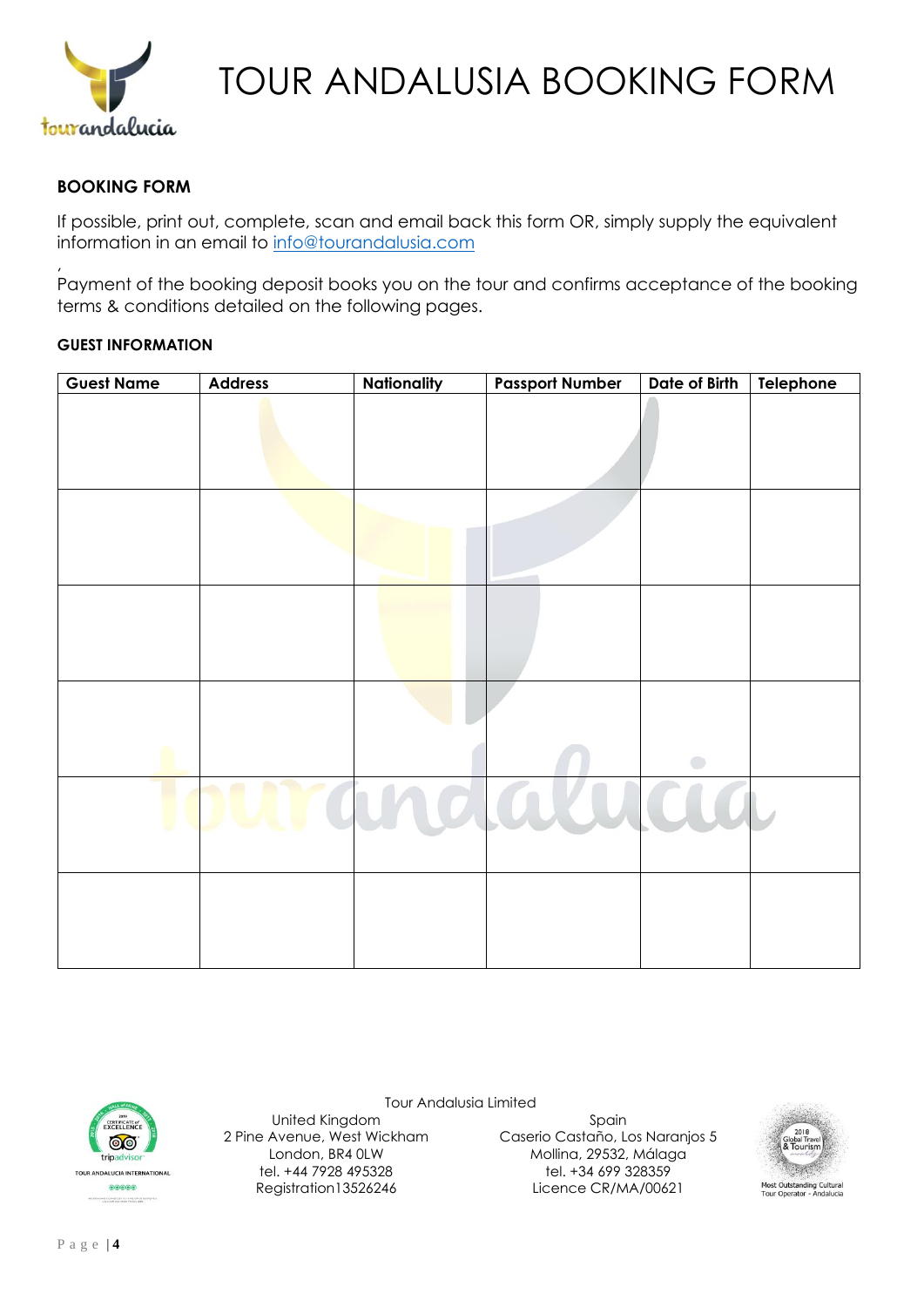

### **ARRIVAL INFORMATION**

| <b>Date</b> | Time of<br>Arrival | <b>Flight/Train</b><br>Reference | From | <b>Other Details</b> |  |
|-------------|--------------------|----------------------------------|------|----------------------|--|
|             |                    |                                  |      |                      |  |
|             |                    |                                  |      |                      |  |
|             |                    |                                  |      |                      |  |
|             |                    |                                  |      |                      |  |
|             |                    |                                  |      |                      |  |
|             |                    |                                  |      |                      |  |
|             |                    |                                  |      |                      |  |

### **DEPARTURE INFORMATION**

| <b>Date</b> | <b>Time</b> | Flight/Train<br>Reference | From   | <b>Other Details</b> |
|-------------|-------------|---------------------------|--------|----------------------|
|             |             |                           |        |                      |
|             |             |                           |        |                      |
|             |             |                           |        |                      |
| ú           |             | $\mathcal{A}_1$           | daanaa |                      |
|             |             |                           |        |                      |
|             |             |                           |        |                      |



United Kingdom 2 Pine Avenue, West Wickham

> London, BR4 0LW tel. +44 7928 495328 Registration13526246

Tour Andalusia Limited Spain Caserio Castaño, Los Naranjos 5 Mollina, 29532, Málaga tel. +34 699 328359 Licence CR/MA/00621

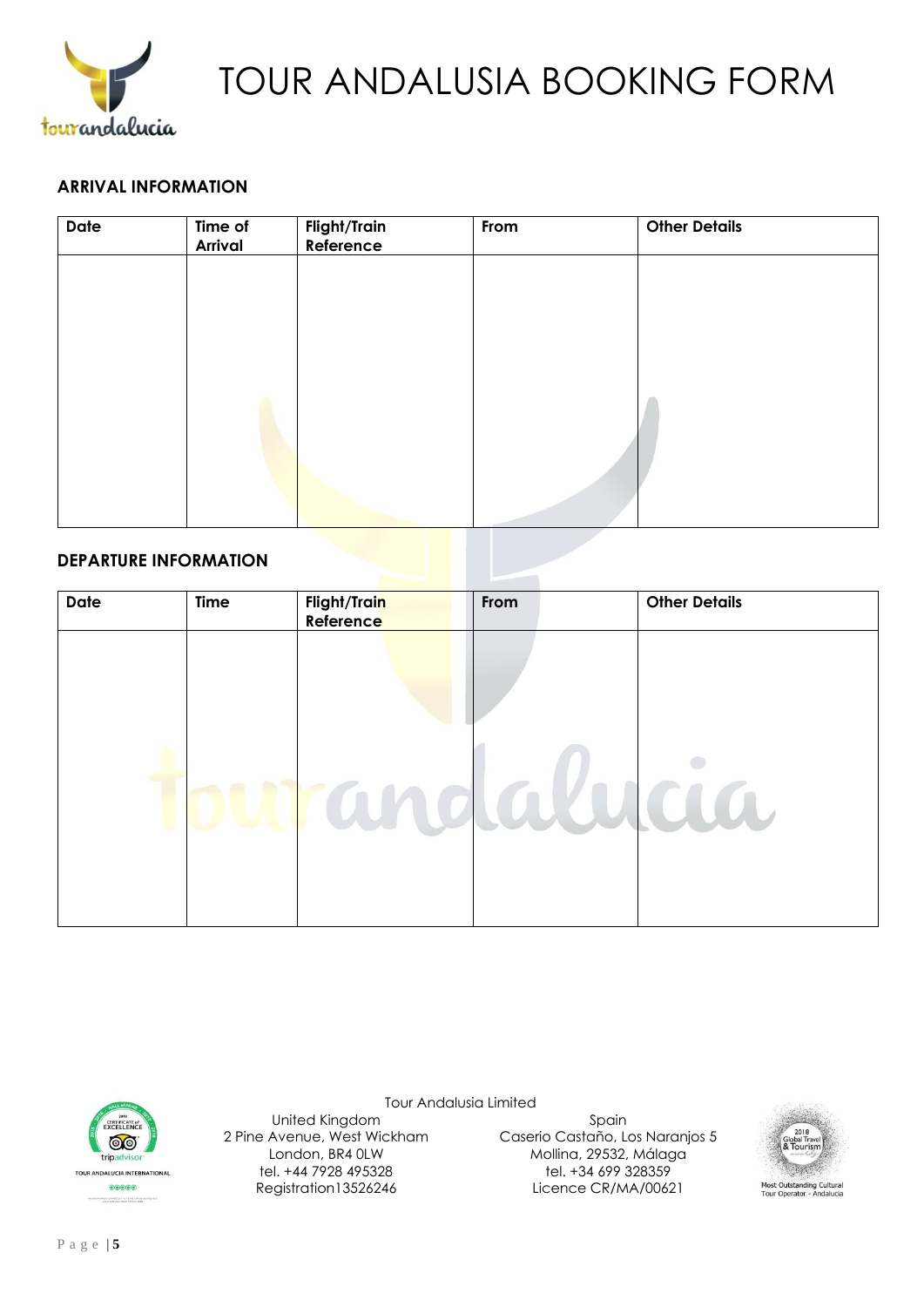

## **Terms and Conditions of Booking V9**

In the following terms and conditions, 'Tour Andalusia' means Tour Andalusia Limited, a UK registered company with registration number 13526246. The 'Guest' means the person, or persons, included in the booking, whose details are included on the booking form, or supplied to us by email.

1. A 'non-refundable' booking deposit is to be paid by the Guest for any booking. All bookings will only be confirmed by Tour Andalucia upon receipt of the deposit and confirmation will be by email. Only one booking deposit is required and covers up to 4 Guests, unless otherwise requested by Tour Andalucia. For 5 or more Guests, the deposit is 15% of the total tour price.

2. The deposit is to be paid via our website, or by bank transfer. Please click on the 'Pay Now' button on the 'Booking' page of our website www.tourandalusia.com to make the booking. Payment can be made by all major Credit/Debit Cards or with a PayPal account. You may be able to make payment by bank transfer in some local currencies and receive advantageous exchange rates, please contact us for details.

3. If we have a bank account in your territory, then balance payments can be made into this, with advantageous exchange rates. We use the 'mid-market' exchange rate, as published on www.xe.com. Balances can also be paid by all major credit/debit cards, we send you an electronic invoice. Credit card payment exchange rates will be the prevailing rates of PayPal who process our card payment transactions and are similar to the rate you receive when making an overseas purchase on your credit card.

4. The balance must be paid no later than 30 days before the tour start date. We do not accept cheques of any kind.

5. You must include the name of the 'Lead Guest' name as the reference on any payment, so that we can correctly allocate payments to your account.

6. Our Tour Services and Prices include:

Transfers to/from airport, train station, hotels in or around Málaga, as appropriate for the specific tour Transportation for the tour in one of our tour vehicles

Tour Leader guidance in the Cities *(but not within the monuments, you can rent audio guides at the larger ones)* Bed & breakfast accommodation *(if for any reason the specific accommodation for your tour does not provide breakfast, we will inform you of this in advance)*

The prices exclude:

Any other meals *(including the dinner and Flamenco Performance at Restaurant Jardines de Zoraya in Granada)*

Any shows/performances

Any monument entrance fees *(unless we have pre-booked any for you and added the cost onto your balance)*

Any expenditure not detailed above

Any flight/train/taxi fares, unless otherwise specified

Prices are in £GBP unless otherwise specified.

7. Please note that transfers for any arrivals before/after the official tour start or departure dates are not included, unless agreed by prior arrangement. They are only included on the official arrival and departure dates. If you wish to arrive a few days before the tour and stay locally, we recommend taking a taxi to your accommodation. We will collect you on the tour start day, either from your accommodation or from our central Málaga meeting point. If you wish to have additional days in our Villa, then we include the transfers in the supplementary price. If you wish to spend a few days in the Málaga area after the tour, we will drop up at, or close to, your accommodation within the tour price, but we do not



United Kingdom 2 Pine Avenue, West Wickham London, BR4 0LW tel. +44 7928 495328 Registration13526246

Tour Andalusia Limited

Spain Caserio Castaño, Los Naranjos 5 Mollina, 29532, Málaga tel. +34 699 328359 Licence CR/MA/00621

 $\bigcirc$ 

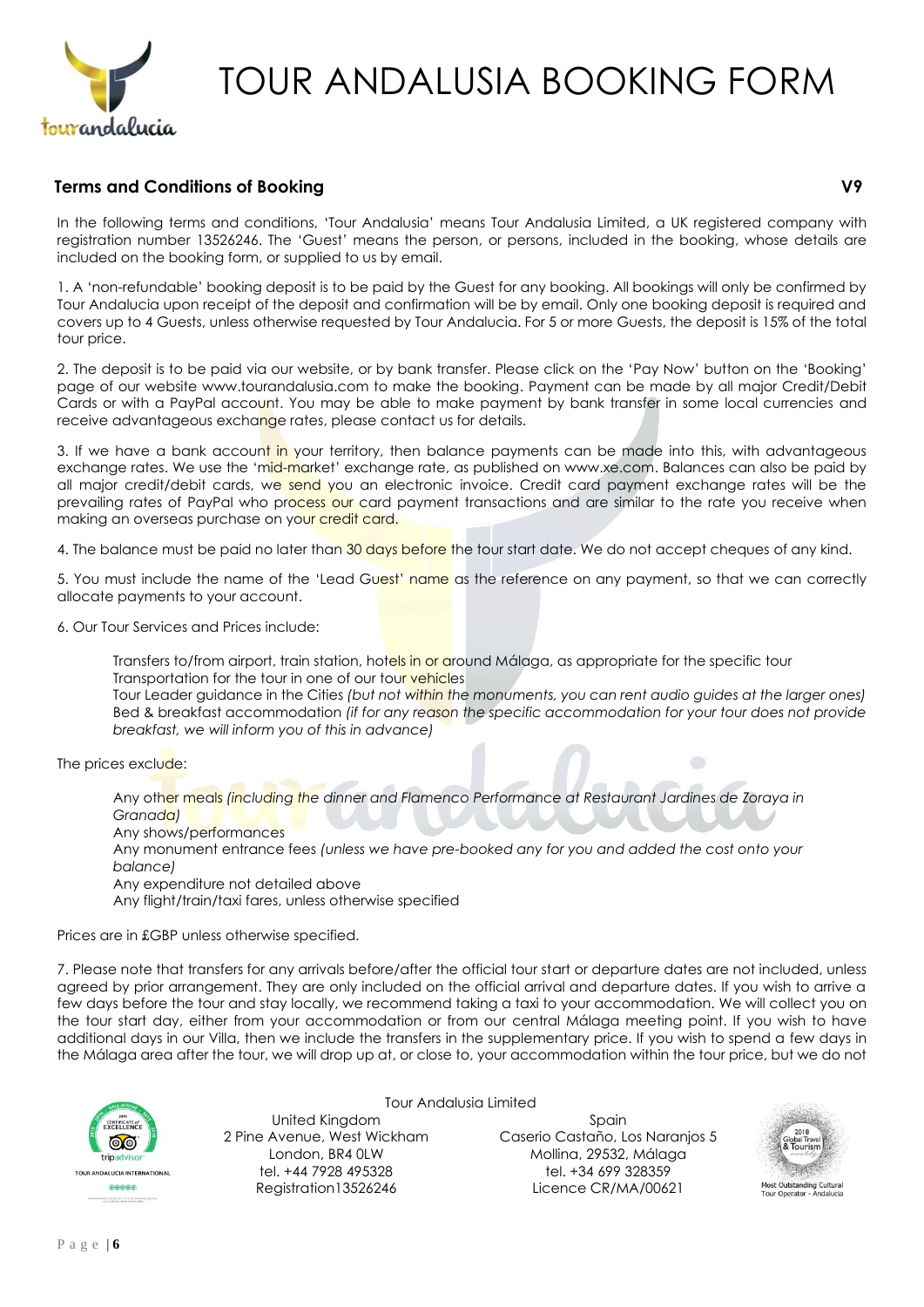

include any subsequent transfers. The Málaga area includes any location within 15km of Málaga City. We can provide transfer services outside of this for a supplementary cost, contact us for details.

8. Notwithstanding the above, if the conclusion of the tour includes the final tour night with accommodation in Málaga City, we do not include, within the tour price, any transfer to the airport/train station/local hotels on any subsequent day. However, depending on the tour, the cost of the hotel and breakfast for this final night is normally included within the tour price and this will be detailed in the itinerary. You will be required to take a taxi/public transport at your cost from the accommodation for your departure on any subsequent day. In particular, this applies to the 'Ultimate Andalucia' tour, where the final night is included in a hotel in Málaga and also to some Private, or other tours or tour extensions, where the itinerary may include the final night in Málaga.

9. Unless otherwise agreed, the free courtesy transfer service for arrival and departure collection/drop-off covers all arrival and departure collection/drop-off times at/to Málaga Airport or Train Station **between 09:00 and 18:00**. If either your required arrival or departure collection/drop-off time is outside of these times, there will be a supplementary charge payable directly to the driver of €40 for each transfer to cover their additional 'out of normal' working hours. For the centrally based 'hub' tours, it takes 50 minutes for the transfer to Málaga, so we need to depart the accommodation 1 hour before the required drop-off time.

10. In any circumstance, including the 'out of normal hours' service, **the earliest drop-off time in Málaga we can accommodate is 07:30**. If you have a requirement for a drop-off time before this, then you will need to book a local Málaga airport hotel for the preceding night. This is particularly pertinent to any flight departures before 09:30, since you are required to be at the airport 2 hours before the flight departure to clear check-in and security. For train departures you need to be at the station at least 30 minutes before departure, assuming you already have your train tickets and have printed them out. Please read the notes in the FAQs document about train arrivals and departures.

11. Tour Itineraries. The itineraries have been designed to provide what we feel are the best structure for you to see and enjoy the key monuments and places of interest to make the most of your time in each location. Normally, the itineraries are closely followed, however, in the event of unusual circumstances, we reserve the right to modify the itineraries accordingly without penalty or compensation.

12. ALHAMBRA. Tour Andalusia may pre-book and purchase your Alhambra entrances for you and add the cost onto your tour balance, or we may request that you purchase the tickets directly online. If we request you purchase them directly, we will provide simple instructions to you to make the booking. The Alhambra is one of the most visited monuments in Europe, so at peak periods, availability can be limited. Given sufficient notice, it is rare that tickets cannot be obtained, however, in the event that Alhambra entrances cannot be sourced for the planned day of the visit, or an acceptable alternative day, and you wish to postpone your tour, we will provide a credit for you, equal to any sums you have paid to Tour Andalucia, to reschedule your tour to another date.

13. Tour Andalusia, and/or its employees or representatives, will not provide you with detailed historic or cultural information **within** the monuments during the tour. Our Tour Leaders are extremely knowledgeable about the area and will happily share their knowledge about history, culture and gastronomy, but we do not enter the monuments with you, Many of the principle monuments provide Audio Guides for a small fee should you wish to rent them. Our FAQs document explains why we are unable to enter monuments with you.

14. Cancellation by the Guest: Any monies paid by the Guest are non-refundable under all circumstances. Should you wish to reschedule your tour for another time then, subject to availability, and with cancellation no later than 30 days before the planned tour start date, Tour Andalusia may agree to do so and provide a credit towards any future tour. In addition to contributing to operating expenses, tour deposits are used to pre-book any resources required for your tour and ensure they are available for your tour dates. **You must ensure that you have adequate travel insurance** to cover any monies paid.

In all circumstances, should cancellation by the Guest be less than 30 days before the planned date of arrival, then the full amount of the tour will be due and you will be required to pay any outstanding balance.



United Kingdom 2 Pine Avenue, West Wickham London, BR4 0LW tel. +44 7928 495328 Registration13526246

Tour Andalusia Limited

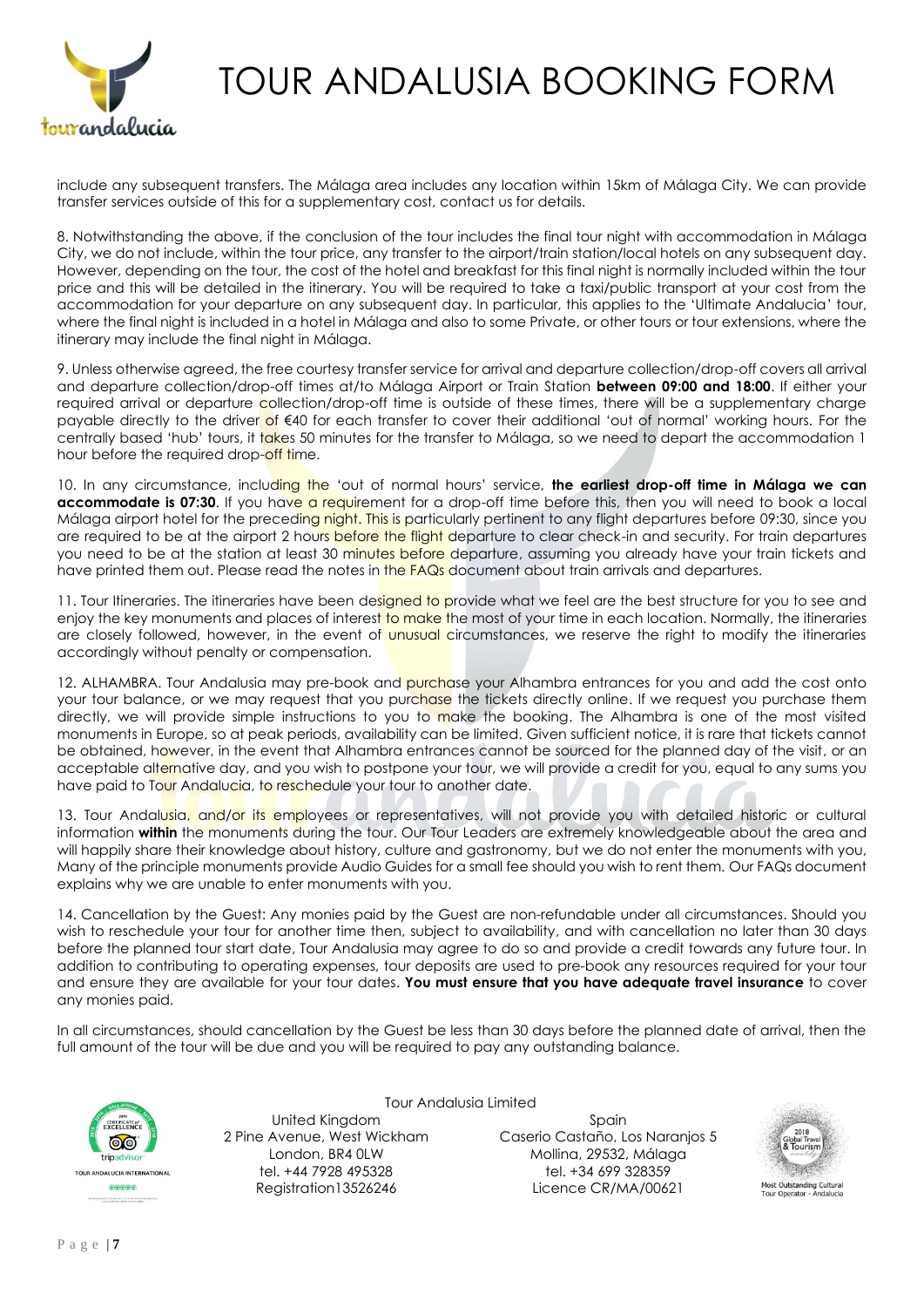

15. Cancellation by Tour Andalusia: Should the tour be cancelled by Tour Andalusia, due to reasons solely down to its own fault, then the company will provide a credit, equal to the total tour price, to the Guest towards any future tour.

16.Cancellation due to Force Majeure.

A 'Force Majeure Event', that causes cancellation of a tour, is a 3<sup>rd</sup> party event that cannot be attributed to either party and can be caused by the occurrence of:

(a) an act of war (whether declared or not), hostilities, invasion, act of foreign enemies, terrorism or civil disorder.

(b) ionising radiations, or contamination by radioactivity from any nuclear fuel, or from any nuclear waste from the combustion of nuclear fuel, radioactive toxic explosive or other hazardous properties of any explosive nuclear assembly or nuclear component thereof.

(c) pressure waves from devices travelling at supersonic speeds or damage caused by any aircraft or similar device.

(d) a strike or strikes or other industrial action or blockade or embargo or any other form of civil disturbance (whether lawful or not), in each case affecting on a general basis the industry related to the affected Services and which is not attributable to any unreasonable action or inaction on the part of the Tour Andalusia, or any of its subcontractors or suppliers, and the settlement of which is beyond the reasonable control of all such persons.

(d) specific incidents of exceptional adverse weather conditions, in excess of those required for the delivery of the tour, which are materially worse than those encountered in the relevant places at the relevant time of year during the five years prior to the tour start date.

(e) tempest, earthquake or any other natural disaster of overwhelming proportions; pollution of water sources resulting from any land, air or sea vehicle crash.

(f) discontinuation of any electricity supply.

(g) pandemics, national or local viral or other related outbreaks.

(h) other unforeseeable circumstances beyond the control of the parties, against which it would have been unreasonable for the affected party to take precautions and which the affected party cannot avoid even by using its best efforts,

Which in any of these cases, directly causes either party to be unable to comply with all or a material part of its obligations.

16.1 Neither party shall be in breach of its obligations under this Agreement, or incur any liability to the other party, for any losses or damages of any nature, howsoever incurred, to the extent that they are prevented from carrying out their obligations by a Force Majeure Event. This includes cancellation, postponement or cutting short a tour by Tour Andalusia.

16.2 In the circumstances of a Force Majeure event, any monies paid will not be refunded, however, Tour Andalusia will offer a credit up to, but not exceeding, the value of the monies paid, to be used against any future tour offered by them within 36 months of the planned start date of the original tour.

16.3 Tour Andalusia shall, and shall procure that their subcontractors shall, take reasonable steps within their respective powers and consistent with Good Operating Practices (but without incurring unreasonable additional costs) to:

(a) prevent Force Majeure Events affecting the performance of their obligations under this Agreement.

(b) mitigate the effect of any Force Majeure Event.

(c) comply with its obligations under this Agreement.

17. It is the Guests' sole responsibility to ensure they have suitable insurance in place to cover all possible cancellation circumstances.

18. Unfortunately, we do not have any special facilities for disabled people, please contact us to discuss suitability.



Tour Andalusia Limited United Kingdom 2 Pine Avenue, West Wickham London, BR4 0LW tel. +44 7928 495328 Registration13526246

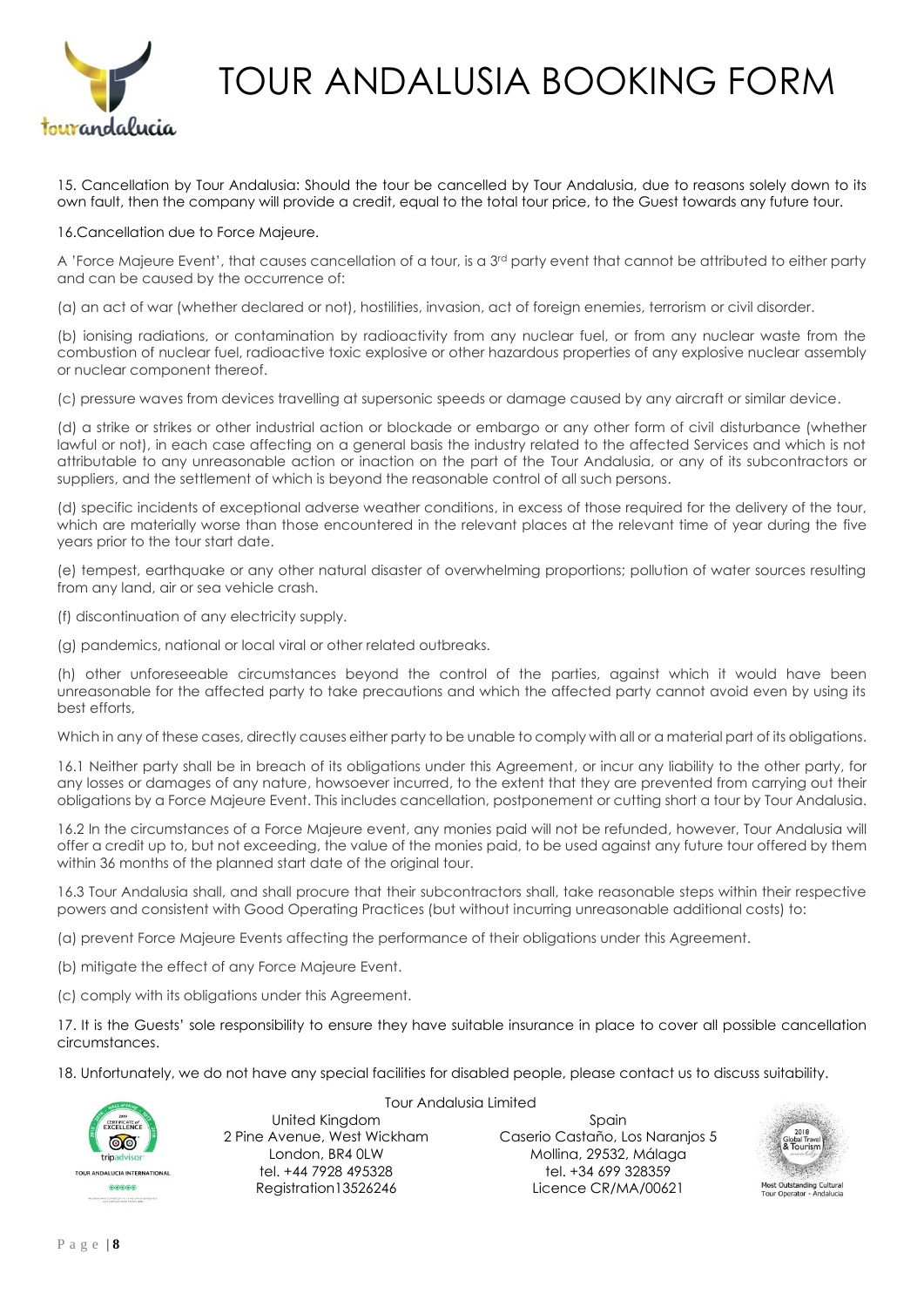

19. You should be in a reasonable state of health for walking around the monuments and Cities. Normally, this can be between 6km & 10km a day.

20. Tour Andalusia can accept no liability for any accidents that may occur when walking through the places we visit. The responsibility for your safety lies with you and/or anyone accompanying you. This includes any pedestrian injuries howsoever caused. You should always be aware of traffic, obstacles, uneven or slippery walking surfaces or any other element that could cause an accident. In particular, if your trip includes a visit to the National Park of El Torcal, you must wear appropriate footwear and clothing and be in a fit state to undertake the walk. You must be careful whilst walking over the rocky surface not to slip or fall as injury may be a result. You are under no obligation to undertake the walk and there is a cafeteria/reception centre onsite.

21. Tour Andalusia cannot accept any responsibility of loss of any articles or possessions during your trip, howsoever caused. This includes any possessions or luggage left in any of Tour Andalusia's vehicles or accommodation. Tour Andalusia's policy is to take reasonable steps to park vehicles responsibly in safe and protected places, such as public car parks, wherever possible. However, it is the Guests' responsibility to ensure that their possessions are insured with appropriate travel insurances for the full duration of the tour/holiday. Additionally, should you include the walking extension to your tour, then you should check that your insurance covers you for the walking elements. This can include walking in hilly/mountainous areas.

22. Tour Andalusia plan tour itineraries in keeping with published monument opening times. However, if any of the monuments are closed on the day of the visit, for any reason, we cannot be held liable for any compensation, since these events are beyond are control.

23. Please note that it is typical in Spanish accommodation (and in other Mediterranean Countries) for the bathroom floors to be tiled, as well as other areas both inside and outside the building. When wet, floors can be slippery and you need to be mindful of this and take care. Tour Andalusia do not accept any responsibility for any guest injuring themselves by slipping on wet tiles. In particular, you should take care in bathrooms if your feet are wet or around swimming pools.

24. Tour Andalusia run a fleet of vehicles that are well maintained and fully insured for your transport. If any mechanical problems occur at any stage during your tour with us, we will make reasonable efforts to rectify these as quickly and efficiently as possible. In instances of such events occurring, we do not provide any compensation, financial or otherwise, and these must be viewed as unfortunate 3<sup>rd</sup> party unexpected events. We cannot be held responsible in any instance for delays caused by traffic problems, road works, traffic accidents or any other 3rd party event. We build in reasonable contingency, where possible, to limit any negative effect of such events.

25. We cannot be held responsible for any mechanical breakdown of items/facilities in any accommodation, including electricity supply, water supply, hot water heaters or any such services. In any such event, we will make reasonable effort to rectify the problem in a swift manner. Such events may be out of our control.

26. For insurance and vehicle weight/loading safety reasons, unless pre-arranged by email, we are unable to accept any Guest whose weight is more than 125kg (275lbs).

27. Tour Andalusia, and its representatives or contractors, will make reasonable efforts to deliver the tour service and ensure the safety of its staff and clients. However, under all circumstances, any financial liabilities and/or compensation will be limited to the total sum received from any booking made by the Guest.

28. Any disputes or claims for any reason will be applied for and determined within the UK legal system and no other jurisdiction.

29. Tour Confirmation.

Tour Andalusia run tours based on the flowing minimum number of guests booked on the tour:

Tour **Minimum number of Guests** Highlights/Flavours Andalucia 2Tour Andalusia Limited United Kingdom 2 Pine Avenue, West Wickham ෧෧

London, BR4 0LW tel. +44 7928 495328 Registration13526246

Spain Caserio Castaño, Los Naranjos 5 Mollina, 29532, Málaga tel. +34 699 328359 Licence CR/MA/00621



trinadviso **DALUCIA INTERNATIONA** 

**GOOGOO**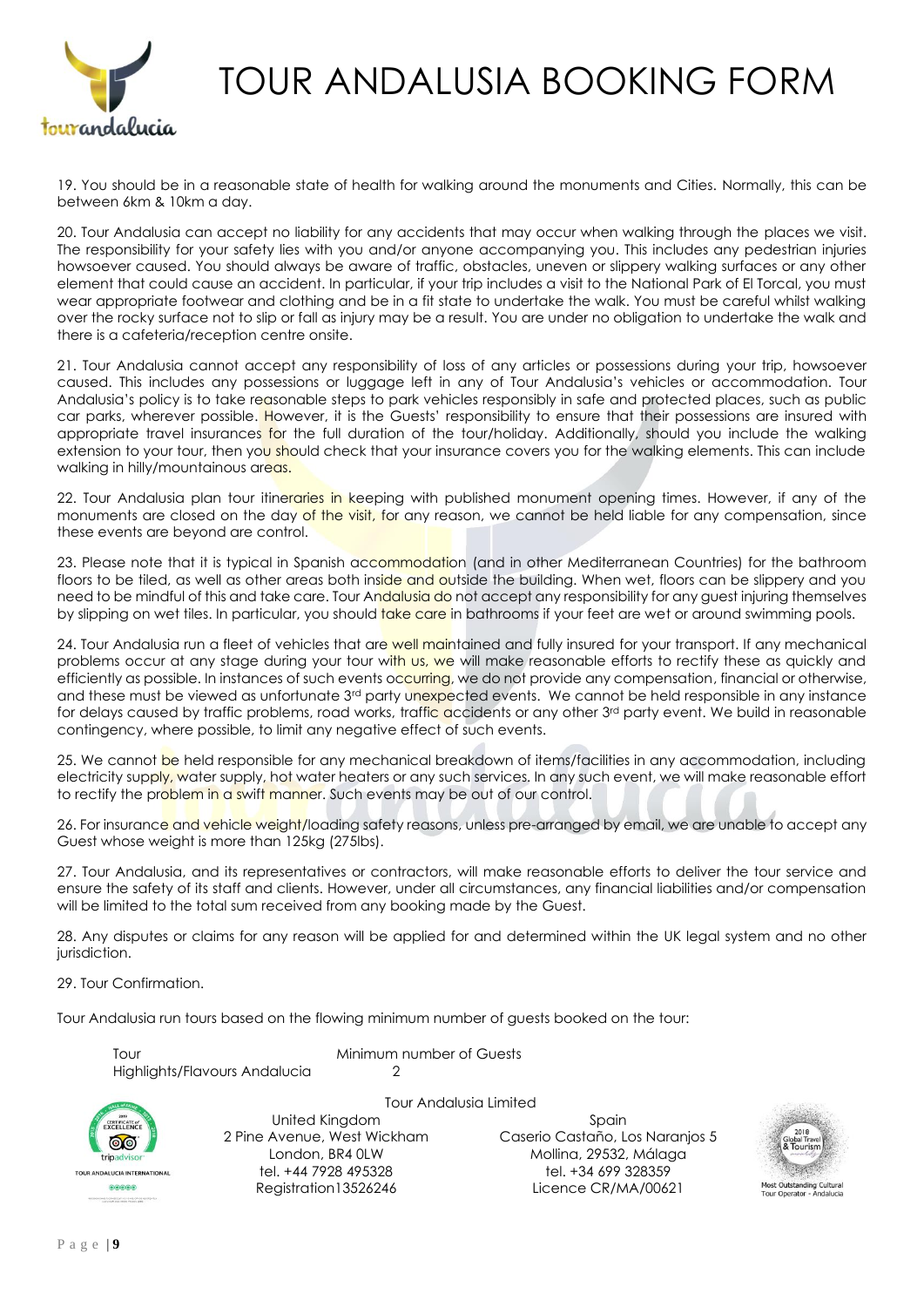

| 4 |
|---|
|   |
|   |
|   |
|   |

30. Without affecting the Guest's consumer rights, Tour Andalusia maintain the right to modify and update the terms and conditions at any time and any booking is subject to the latest terms and conditions.

31. By making a booking, as determined by the payment of a deposit or other monies, the Guest accepts these terms and conditions.

32. These terms and conditions are the only terms and conditions relating to any bookings with Tour Andalusia.



Tour Andalusia Limited



United Kingdom 2 Pine Avenue, West Wickham London, BR4 0LW tel. +44 7928 495328 Registration13526246